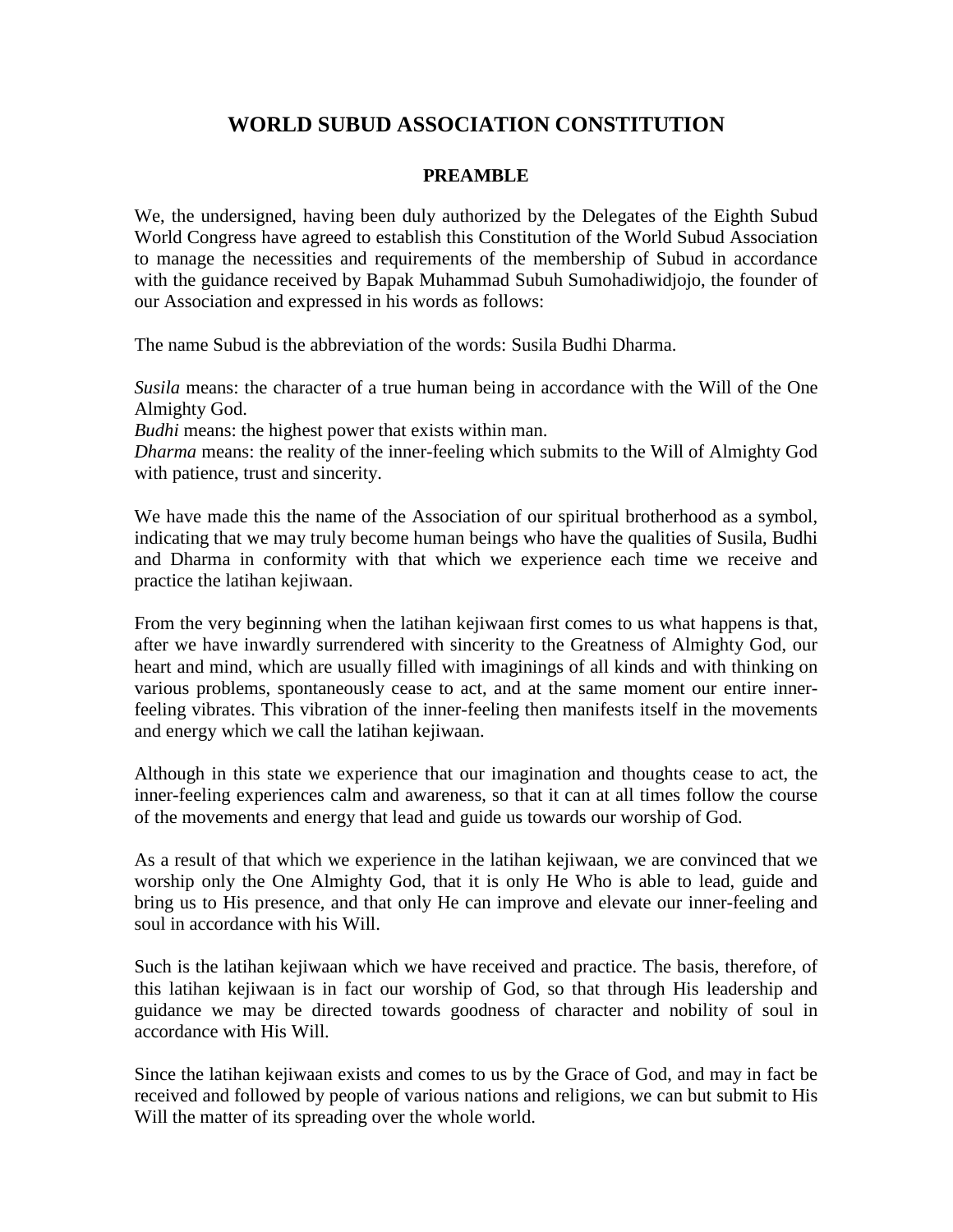However, as human beings who live in this world, we need food and clothing, and we also need to take care of ourselves so that we may live on Earth in safety and in peace. Therefore, in addition to our worship of God, it is also necessary for us to form an organization within the framework of the laws and regulations to which we are subject.

For this purpose, therefore, on behalf of the above-mentioned Delegates, we do ordain and establish this Constitution for the World Subud Association in order to form a complete organization.

Signed by at least one member of each delegation from the following countries or groups of countries in the order of signing:

*United Kingdom, Indonesia, India, Canada, Netherlands, United States of America, Mexico, France, Ireland, Malaysia, Thailand, Iberia (Portugal and Spain), Costa Rica, Colombia, Saudi Arabia, Yemen, Greece, Italy, Brazil, South Africa, Venezuela, Scandinavia (Norway, Sweden, Finland, Denmark), Germany F.R., New Zealand, Austria, Algeria, Poland, Chile, Surinam, Zaire, Cyprus/Turkey, Japan, Sri Lanka, Zimbabwe, Singapore, Vietnam, Paraguay, Peru, Argentina, Switzerland, Australia, and Nigeria.*

#### **AIMS OF THE ASSOCIATION**

1. To facilitate the worship of Almighty God through the Latihan Kejiwaan of Subud and to provide for the other needs of the Subud membership.

2. To preserve the practice of the Latihan Kejiwaan so that it will remain available to people everywhere in the form in which it was originally practiced under the guidance of Muhammad Subuh Sumohadiwidjojo.

3. To protect the good reputation of Subud.

4. To encourage peace, harmony and understanding between peoples regardless of their ethnic origin or religion.

5. To provide educational and other facilities for the development of the full potential of human beings.

6. To relieve poverty and deprivation.

7. To encourage the development of a healthy and harmonious inner and outer environment for the well-being of mankind.

8. To encourage cultural activities and the values which enliven and enrich the human spirit.

9. To encourage the entrepreneurial spirit which enables people to express their true talents and develop the capacity to improve the quality of their lives.

10. To make available information concerning the Latihan Kejiwaan of Subud.

#### **SUBUD AND RELIGION**

Subud is not a religion but can be complementary to religion. There is no theology or doctrine in Subud.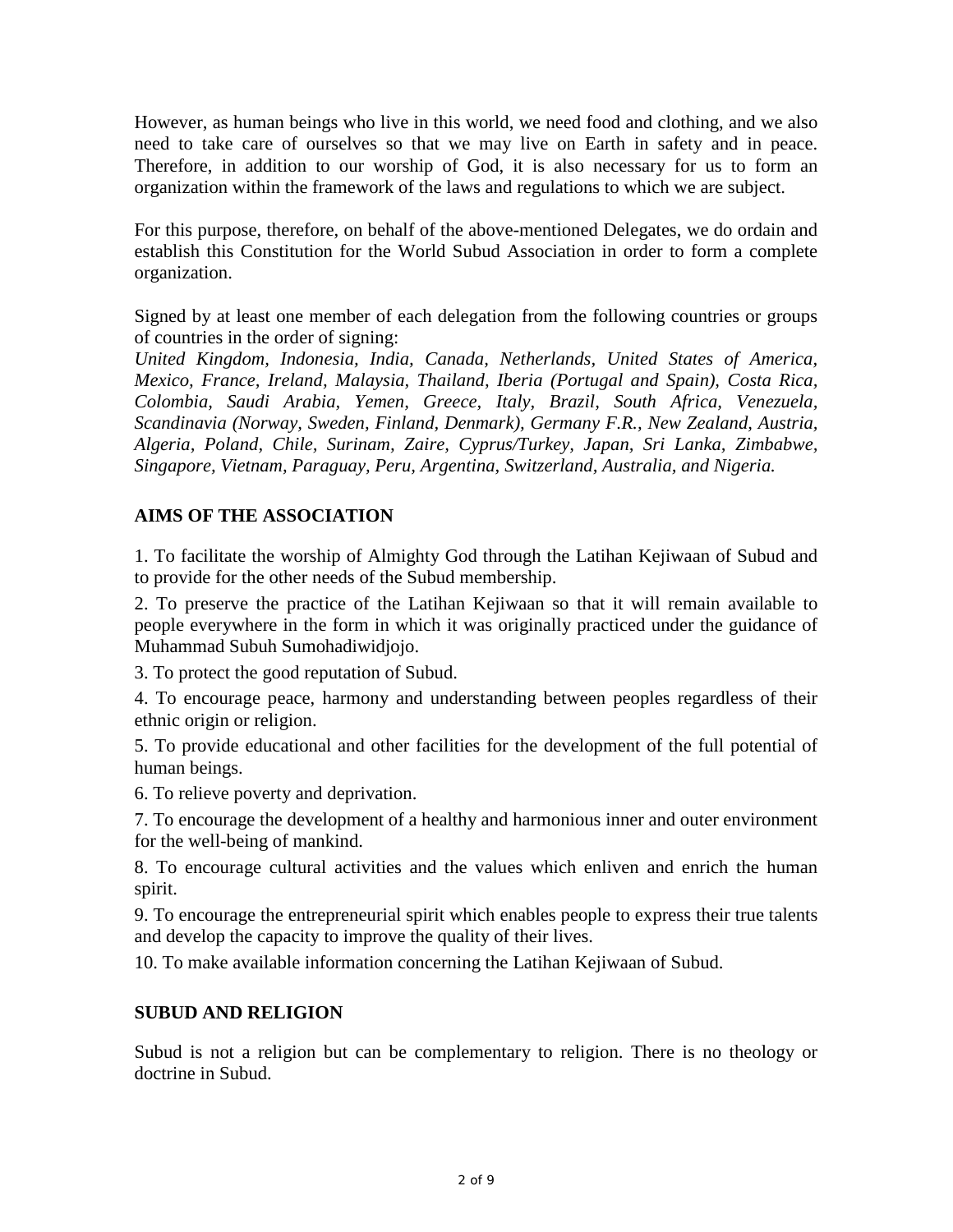# **PROHIBITION ON POLITICAL ACTIVITIES**

The Association shall not promote or engage in political activities.

## **DECISION MAKING**

The members of the World Subud Association, in all their consultative and deliberative procedures shall be guided by democratic principles and shall seek consensus in decision making through guidance received in the Latihan Kejiwaan.

#### **BY-LAWS: DEFINITIONS**

**Affiliates:** Autonomous Subud organizations granted affiliate membership in the Association (8.1)

**Association:** World Subud Association international association of Subud national organizations. (2.1)

**Chief Officer:** Head of an organization

**Congress:** Plenary assembly or a set of continual plenary assemblies of the Association (3.1)

**Council:** World Subud Council (5.1)

**Deputy Chairperson:** WSA Officer who assists the Chairperson and assumes his duties in his absence.

**International Subud Committee:** Executive committee, employees and their associated volunteers of the Association (7.1)

**ISC:** International Subud Committee  $(7.1)$ 

**ISC Chairperson:** Chief executive officer of the Association (7.2)

**Members:** Subud national organizations which are members of the Association (2.2)

**Member Delegation:** The group of up to four delegates representing the Member in Congress. (3.10)

Participant: Person accorded the temporary right to participate, but not vote, in meetings of a body by the body holding the meetings (10.1)

**Presiding Officer:** Person chairing a meeting

**Regular Congress:** Regularly occurring Congress at which WSA Chairperson is chosen (3.2)

**WSA:** World Subud Association (2.1)

**WSA Chairperson:** Chairperson of the Association (2.5)

**World Subud Council:** Council of the Association composed of the International Helpers, the Zone Councils speaking through their Zonal Representative, and the Affiliate heads (5.1)

**Zone:** Group of Members determined by Congress and based on geographic closeness and linguistic affinity (4.1)

**Zonal Council:** Council of the Member Delegations of a Zone  $(4.2)$ 

**Zonal Representative:** Representative on the Council from a Zone  $(4.4)$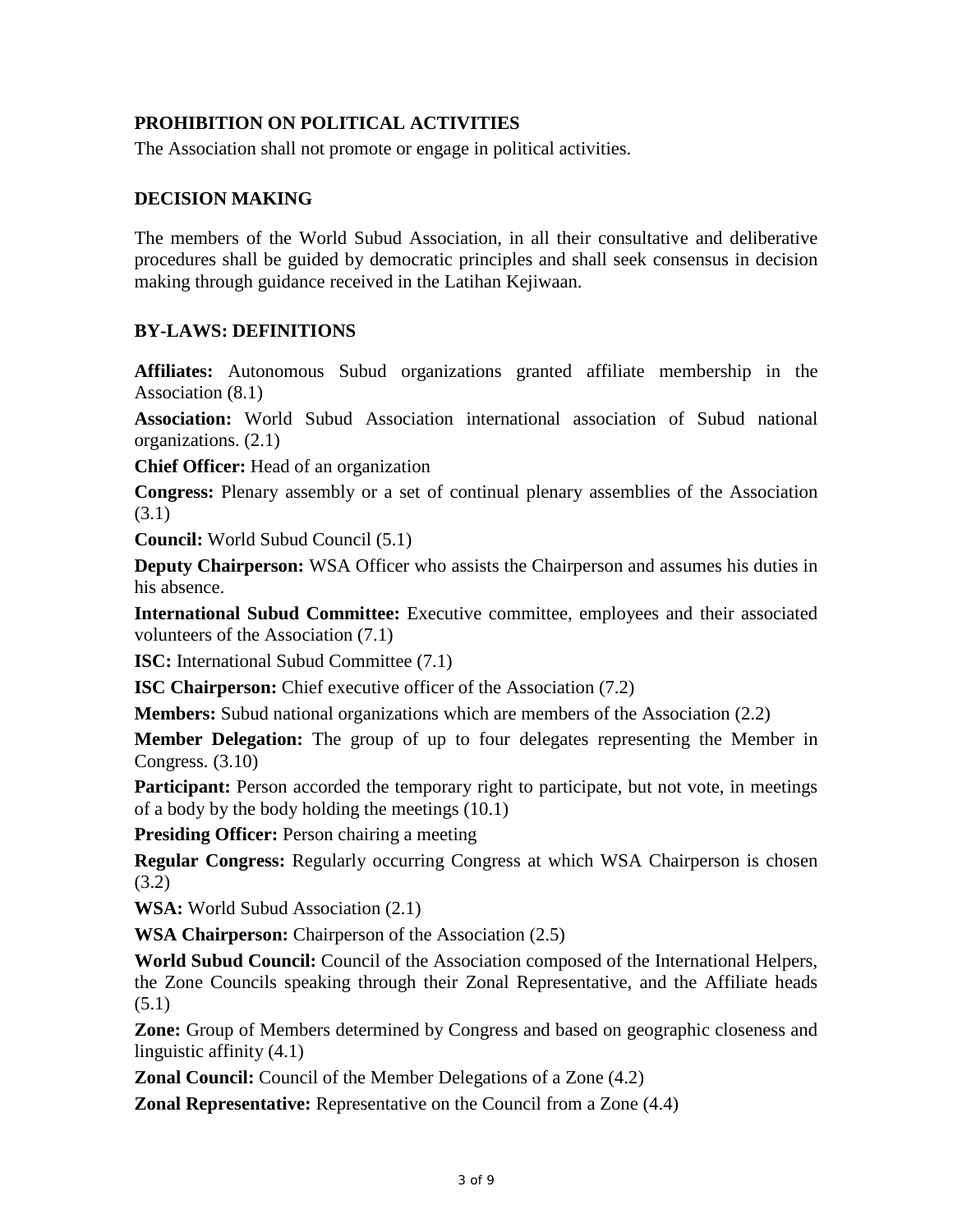# **BY-LAWS**

## **ASSUMPTIONS:**

1.1 **Minimum Essentials:** Because other forms of legislation are available to the Association through which to make decisions and because By-Laws are designed to take care of the worst conceivable situations, nothing should be included in the By-laws which does not have to be there and nothing should be left out of the By-laws which is required to define fully the organization and to deal with the worst conceivable situations.

1.2 **Maximum Autonomy:** Unless specifically limited or excepted, individuals and bodies referred to in the By-laws may act within their own jurisdictions as they see fit.

1.3 **Tradition:** Tradition is recognized as playing a role parallel to defined structure in the Associations development.

1.4 **Temporality:** Organizations as such are a temporal matter.

#### **THE ASSOCIATION:**

2.1 **Name**: The name of the international association of Subud national organizations is the World Subud Association to be referred to in these By-laws as the Association or the WSA.

2.2 **Members:** The members of the Association are the Subud national organizations to be referred to in these By-laws as the Members.

2.3 **Membership:** The Members are:

(a) those national organizations, registered at the Eighth World Subud Congress, which have had their Member Delegations ratify the Constitution and By-laws or; (b) those national organizations not registered at the Eighth World Subud Congress but accepted by Congress which ratify the Constitution and By-laws and; (c) those national organizations which have not withdrawn voluntarily or which have not been expelled.

2.4 **Voluntary Cessation of Membership:** Members once having ratified the Constitution and By-laws of the Association, can cease to be Members voluntarily only by a decision of their body of supreme authority.

2.5 **The WSA Chairperson:** The chief officer of the Association is the Association Chairperson to be referred to in these By-laws as the WSA Chairperson.

2.6 **The Deputy Chairperson:** Council may appoint a deputy to the Chairperson, to be referred to in these By-laws as the Deputy Chairperson, who shall assist the Chairperson and assume his or her duties in his absence.

2.7 **Ratification:** Once ratified by a Member, the Constitution and By-laws are binding upon the Member.

2.8 **Decision Making:** After deliberation by the Member Delegations, decisions are made by consensus.

2.9 **Membership Fee:** The minimum membership fee shall be one United States dollar per year.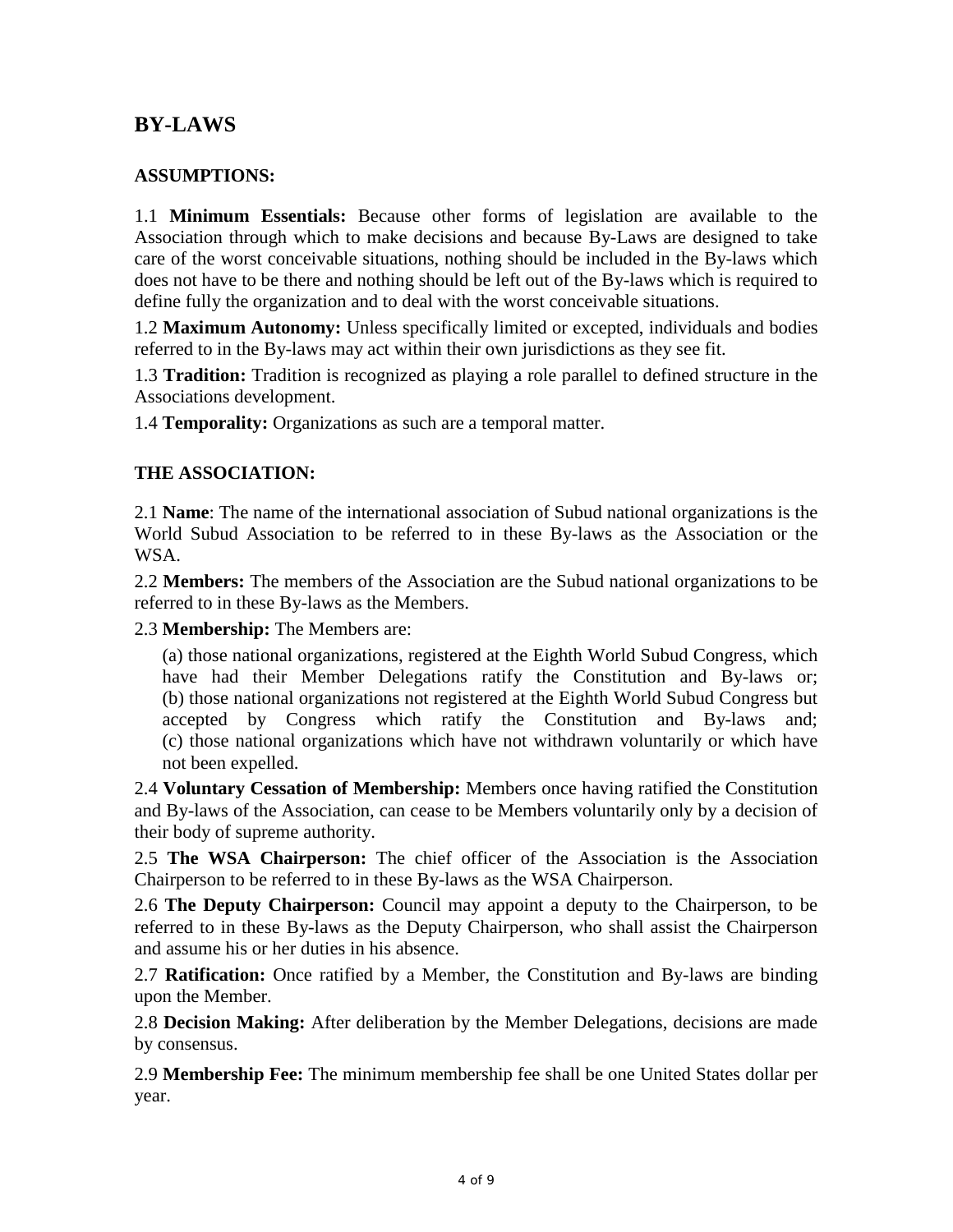### **THE WORLD SUBUD CONGRESS:**

3.1 **Definition:** The World Subud Association Congress of all the Member Delegations is referred to in these By-laws as Congress. Congress means either a plenary meeting of the Association or plenary meetings of the Association held continually during one time period.

3.2 **Regular Congress:** Congresses held regularly are referred to in these By-laws as Regular Congresses.

3.4 **The Year of Regular Congresses:** Before the end of each Regular Congress, Congress designates the calendar year, four to six years hence, of the next Regular Congress.

3.5 **Convening Congress:** A majority of the Zone Representatives or 25% of the WSA member countries can convene Congress and a special meeting of the WSA. Congress may take place inside or outside the District of Columbia.

3.6 **Notification:** Due notice of the convening of a Regular Congress is made to the Members not later than six months prior to the first day of Congress.

3.7 **Notification:** Due notice of the convening of a Congress, other than a Regular Congress, normally is made to the Members not later than two months prior to the first day of such a Congress.

3.8 **Authority:** Congress is the supreme authority of the Association and its Affiliates.

3.9 **Composition:** Congress consists of the WSA Chairperson, the Member Delegations, the International Helpers, the Zonal Representatives, the chief officer of each Affiliate or their alternates registered at the attended Congress, and the ISC Chairperson.

3.10 **Member Representation:** Each Member is represented in Congress by a delegation registered at the attended Congress to be referred to in these By-laws as the Member Delegation.

3.11 **Member Delegation:** Member Delegations are the delegates to the Zonal Councils or their alternates registered at the attended Congress.

3.12 **Presiding Officer:** The presiding officer of Congress is the WSA Chairperson.

3.13 **WSA Chairpersons Selection:** Congress or, if Congress is not convened, the Council selects the WSA Chairperson through guidance received in the Latihan Kejiwaan.

3.14 **WSA Chairpersons Term:** The term of the WSA Chairperson begins during the Regular Congress at which he or she is selected and ends during the next Regular Congress.

3.15 **WSA Chairpersons Term Transfer:** The term of the WSA Chairperson normally begins immediately upon his or her selection for all new business concerning the Congress selecting him or her and lasts until the completion of all old business on the agenda of the Congress ending his or her term.

3.15.1 **Procedure for Deputy Chairperson Selection:** From among the Chairpersons nominees for the Deputy Chairperson, a Deputy Chairperson is selected by the Council through guidance received in the Latihan Kejiwaan.

3.16 **Quorum:** A quorum of the Congress is two-thirds of the Members registered at a Congress.

3.17 **Voters:** Only Member Delegations vote.

3.18 **One Vote:** Each Member Delegation has one vote.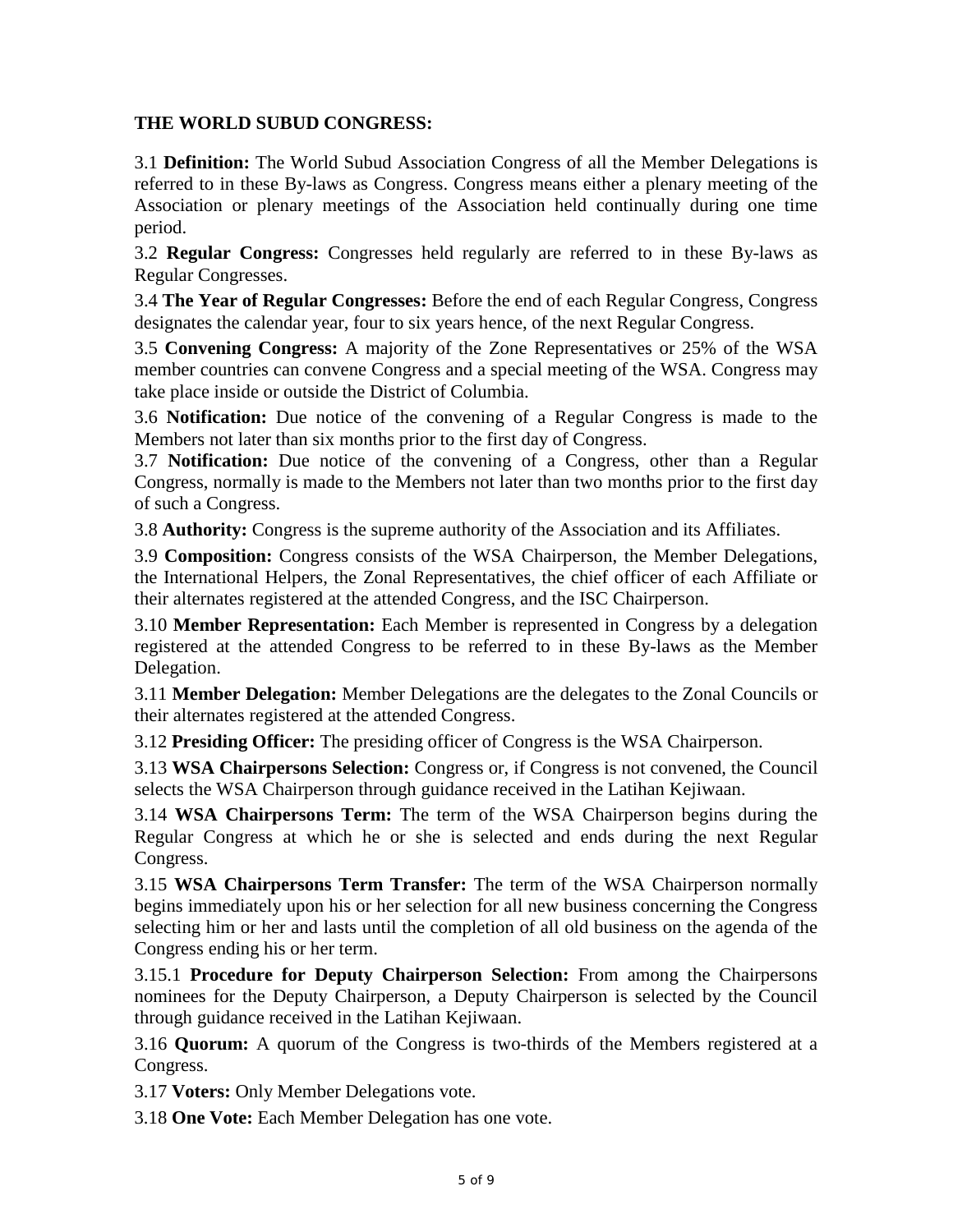3.19 **Proxy voting:** Proxy voting is allowed. The policies and processes that define this proxy voting will be defined by Congress or by the WSC in consultation with the WSA member countries.

3.20 **Procedures to Resolve Deadlock:** In the event of differences of view arising between Member Delegations, the Chairperson may establish Zonal Council meetings or such other groupings of the Member Delegations as the Member Delegations may agree to. If differences persist, decisions are made through guidance received in the Latihan Kejiwaan. If consensus can not be reached, no decision is made; however, a resolution defeated at a previous Congress, which the Zonal Representatives unanimously agree to reintroduce unchanged at a subsequent Congress, is approved by Congress when supported by more than two-thirds of the Member Delegations.

3.21 **Nominators:** Except in the case of the appointment of the chief officers of the Affiliates, only Member Delegations may make nominations.

# **THE ZONES:**

4.1 **Definition:** Congress groups the Members into Zones based on the wishes of each Member, geographical closeness, linguistic affinity and other practical considerations.

4.2 **Zonal Council:** In each Zone, a Zonal Council exists composed of representatives of the International Helpers, the Zonal Representative, not more than four delegates per Member, or their alternates registered at the attended meeting of the Zonal Council, these being the Members chief officer, the Members officer responsible for international affairs called the Organizational Councilor, and a male National Helper and female National Helper called the Kejiwaan Councilors.

4.3 **Presiding Officer:** The presiding officer of a Zonal Council is the Zonal Representative.

4.4 **Representative:** Each Zonal Council appoints a Zonal Representative, normally residing in the Zone, through guidance received in the Latihan Kejiwaan.

4.5 **Temporary Zonal Representatives:** After as much consultation as possible with the Members in the affected Zones, the Council may appoint temporary Zonal Representatives for those Zones unable to appoint permanent Zonal Representatives.

#### **THE WORLD SUBUD COUNCIL:**

5.1 **Composition:** The World Subud Council (WSC), to be referred to in this resolution as the Council, consists of the Zonal Councils normally speaking through their Zonal Representatives, the WSA Chairperson, International Helpers, the chief officer of each Affiliate, the Chairperson of the Muhammad Subuh Foundation and the ISC Chairperson.

5.1.1 **Preparatory Zonal Council Meetings:** Zonal Councils shall normally meet prior to a Council meeting.

5.2 **Authority:** The authority of Congress, limited by the applicable decisions of Congress, is invested in the Council between Congresses.

5.3 **Limitation:** The authority of the Council does not extend to altering the Constitution of either the Association or the Affiliates.

5.4 **Limitation:** The authority of the Council does not extend to admitting and expelling Members or Affiliates.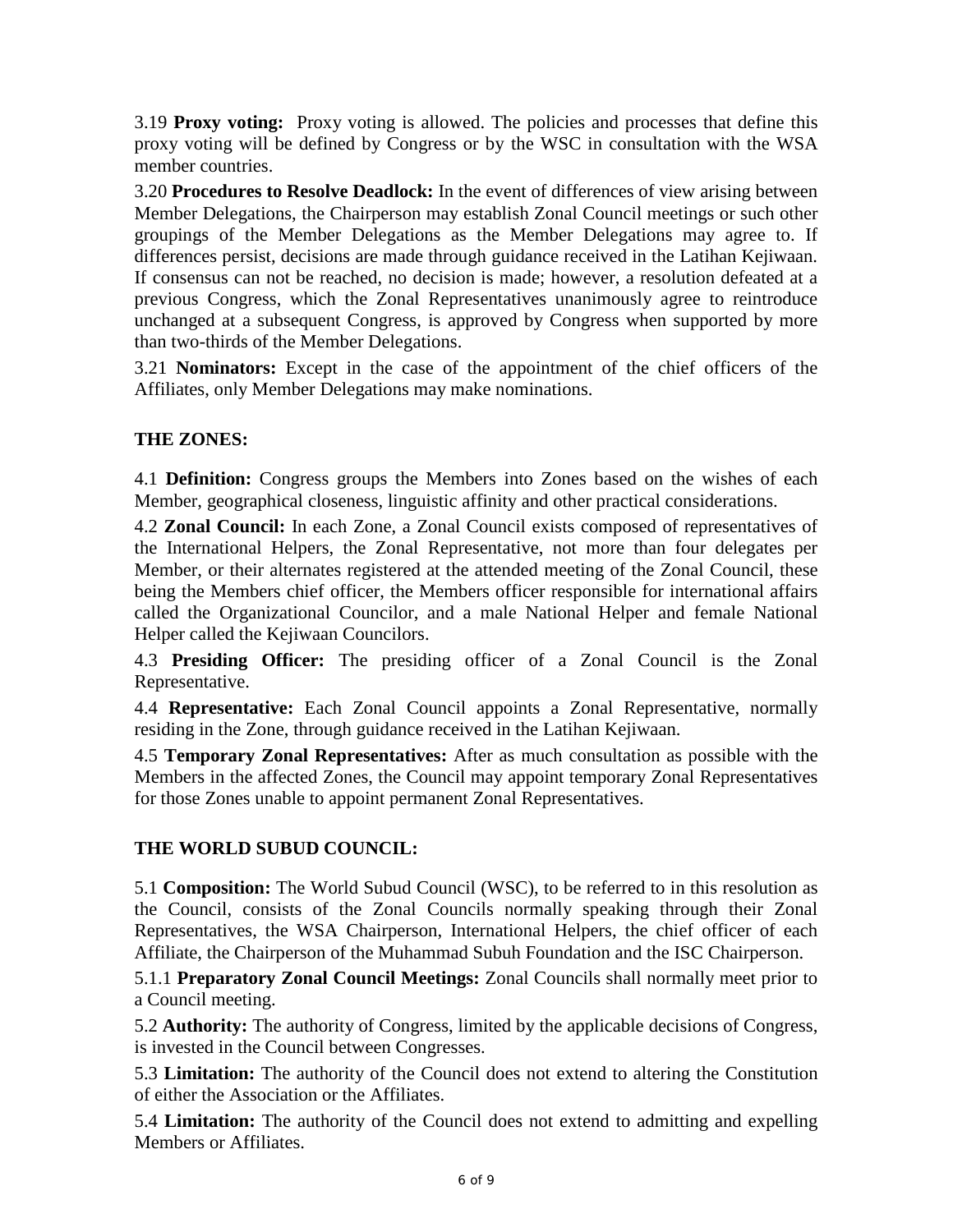5.5 **Limitation:** The authority of the Council does not extend to assigning a Member to a different Zone.

5.6 **Presiding Officer:** The presiding officer of the Council is the WSA Chairperson.

5.7 **Chairpersons Responsibility between Congresses:** Between Congresses the WSA and ISC Chairperson are responsible to Congress through the Council.

5.8 **Voters:** The voting members of the Council are the Zonal Representatives.

5.9 **Quorum:** A quorum of the Council exists if there are no fewer than five Zonal Representatives and one or more International Helpers present.

5.10 **Meetings**: The WSA Chairperson with the agreement of a majority of the Zone Representatives can convene World Subud Council meetings and any special meetings of the WSC. WSC meetings may take place inside or outside the District of Columbia.

#### **BOARD OF DIRECTORS:**

6.1 **Board of Directors:** The Directors of WSA shall be the WSA Chairman and the Zonal Representatives. Each director shall be entitled to one vote in decisions made by the Board of Directors.

**6.2 Removal:** As directors of the Association, the Zonal Representatives are appointed by their Zonal Councils for a four to six-year term, and may be removed from office by those councils at any time. As a director of the Association, the Chairperson is appointed by the Congress for a term running from congress to congress, and may be removed from office by the WSC between congresses or by the WSA members at Congress or a special meeting of the WSA. The World Subud Council has the right to recommend to any Zone Council that its Zone Representative be removed as a zone representative and as director of the Association.

6.3 **Quorum:** In the meeting of the directors of the WSA, the quorum shall be a majority. 6.4 **Meeting of Directors:** The directors shall normally meet at least each year and the meeting shall be called by the Chairperson of the Association with the agreement of a majority of the Zonal Representatives. Written notification of meetings shall state the purpose, place, time and agenda and shall be delivered not less than one month or more than six months before the meeting. The meetings of directors may take place inside or outside the District of Columbia.

6.5 **Meetings:** Meetings of the Board of Directors may take place by telephone conference, email, video or web conference.

6.6 **Decisions:** Decisions of the Board of Directors shall be by consensus.

6.7 **Officers:** The secretary of the Association shall be appointed by the Board of Directors. The other officers of the Association shall be appointed by the ISC Chairperson, who is the executive of the Association. The secretary must be a distinct person from the chairperson. The Board of Directors has the right to remove from office the ISC Chairperson (or the executive of the Association) and his/her appointees.

6.8 **Appointment of Committees:** The board may appoint by consensus committees to exercise the authority of the board in the management of the Association.

6.9 **Loans** and grants from the WSA to directors and officers are prohibited.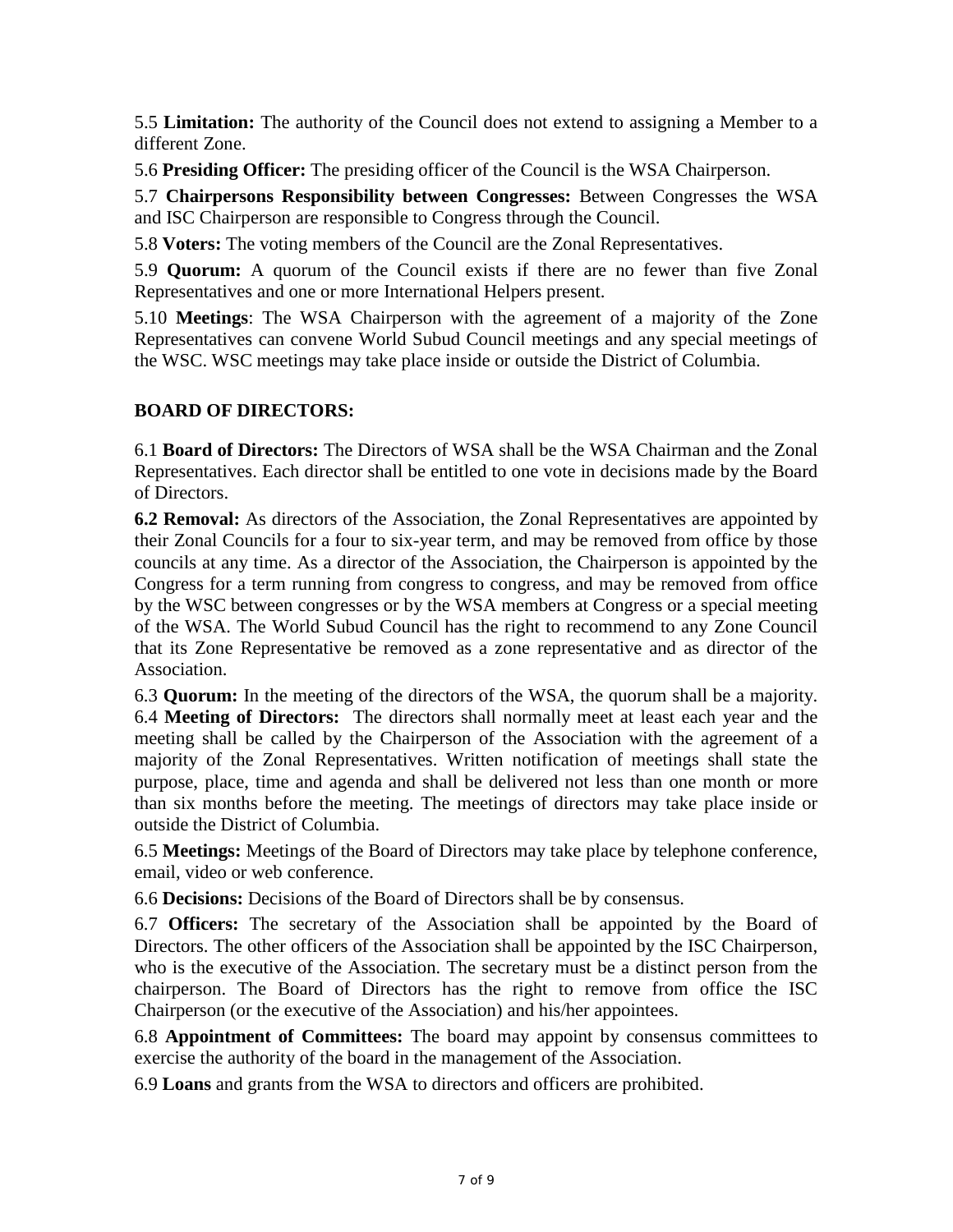#### **THE EXECUTIVE COMMITTEE:**

7.1 **Executive Committee:** The Association executive committee is called the International Subud Committee and is referred to in these By-laws as ISC.

7.2 **Executive Chairperson:** Congress appoints the International Subud Committee Chairperson with the same term as the Chairperson to be referred to in these By-laws as the ISC Chairperson.

7.3 **Procedure for the Selection of the ISC Chairperson:** From among the Zonal Representatives nominees, the ISC Chairperson is selected through guidance received in the Latihan Kejiwaan and, if Congress is in session, proposed to Congress for approval.

7.4 **Location:** During each Regular Congress, Congress determines the location of ISC after the next Regular Congress or informs Council as to its preferences so that as soon as possible Council can make the determination.

7.5 **Location:** During each Regular Congress, Congress decides on the location of the next Regular Congress or informs Council as to its preferences.

#### **AFFILIATES:**

8.1 **Affiliates:** Congress may grant affiliate membership in the Association to autonomous international Subud organizations referred to in these By-laws as Affiliates.

8.2 **Conditions:** Congress requires that Affiliates:

a) Have their founding document and all later changes to it approved by Congress.

b) Recognizes that whenever Congress entrusts the execution of one or more of the Aims of the Association to an Affiliate, Congress affirms its responsibility to safeguard the attainment of all the Aims of the Association.

c) Have their chief officer selected during a Regular Congress through guidance received in the Latihan Kejiwaan for the same term as the WSA Chairperson.

d) In the event of the permanent incapacity of their chief officer, have Congress or Council appoint a replacement chief officer chosen by the Affiliate through guidance received in the Latihan Kejiwaan.

e) Provide a seat on their governing body for the WSA Chairperson or the Chairpersons designate.

f) Report on their activities and finances to Congress and the Council in a manner satisfactory to Congress and the Council.

8.3 **Representation:** The representative of an Affiliate at Congress is the chief officer of the Affiliate or his or her alternate.

8.4 **Member Nominations for Affiliate Heads:** Candidates nominated for an Affiliate chief officer by Member Delegations shall be approved by the chief governing body of the affected Affiliate.

8.5 **Right to Nominate:** The representative of the Affiliate has the right to nominate one or more candidates chosen by the Affiliate for the position of its chief officer.